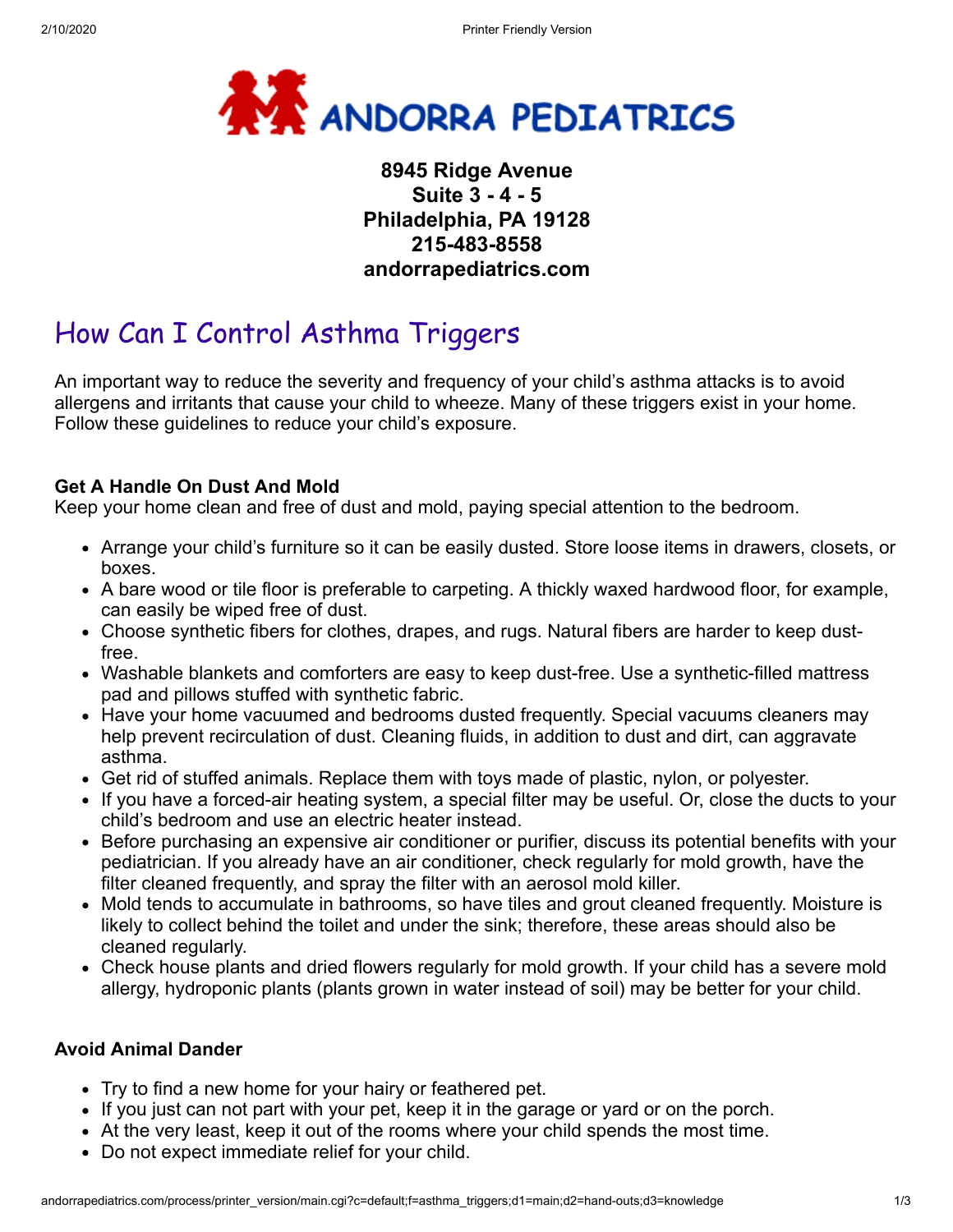Often, it takes weeks, or even months, for animal dander to disappear once you have removed a pet from your home.

#### **Avoid Indoor Pollutants**

- Stay away from tobacco fumes, which irritate your airways.
- Do not smoke, and be assertive to others.
- Insist that smokers put out their cigarettes when they are near your child.
- Avoid strong perfumes, hair spray, and paint fumes, which can all aggravate asthma.

#### **Beware Of Pollen And Outdoor Pollution**

- During the pollen season (spring, summer, or early fall, depending on which pollens affect you), keep your child away from woods and fields, where pollen concentration is highest.
- If your child is allergic to ragweed, do not bring related plants, such as chrysanthemums, dahlias, and daisies, into your home or workplace.
- On hot, sunny, windy days, when pollen concentration is high, your child may be most comfortable in an air-conditioned room.
- When air pollution reaches high concentrations, your child's asthma may get worse.
- Keep your child indoors on days of high levels of particulates, carbon monoxide, ozone, and other air pollutants.

### **Watch Out For Certain Foods And Drugs**

Some persons are sensitive to chemicals called sulfites, which are added to many foods and some medications as preservatives. The Food and Drug Administration recommends that restaurants and grocery stores warn consumers when products contain sulfites.

Foods that may contain sulfites:

- Lettuce
- Pre-cut fruit
- White grapes
- Maraschino cherries
- Fresh mushrooms
- Wet-milled corn
- Dehydrated potatoes
- Guacamole
- Shrimp
- Conditioned dough
- Beet sugar
- Wine and beer

Monosodiurn glutamate, or MSG, the flavor enhancer often found in Chinese food, also aggravates asthma in some children.

If your child is aspirin-sensitive, aspirin, and other painkillers like it, will worsen your child's asthma. Check the labels on over-the-counter drugs to see whether products you are considering buying contain aspirin.